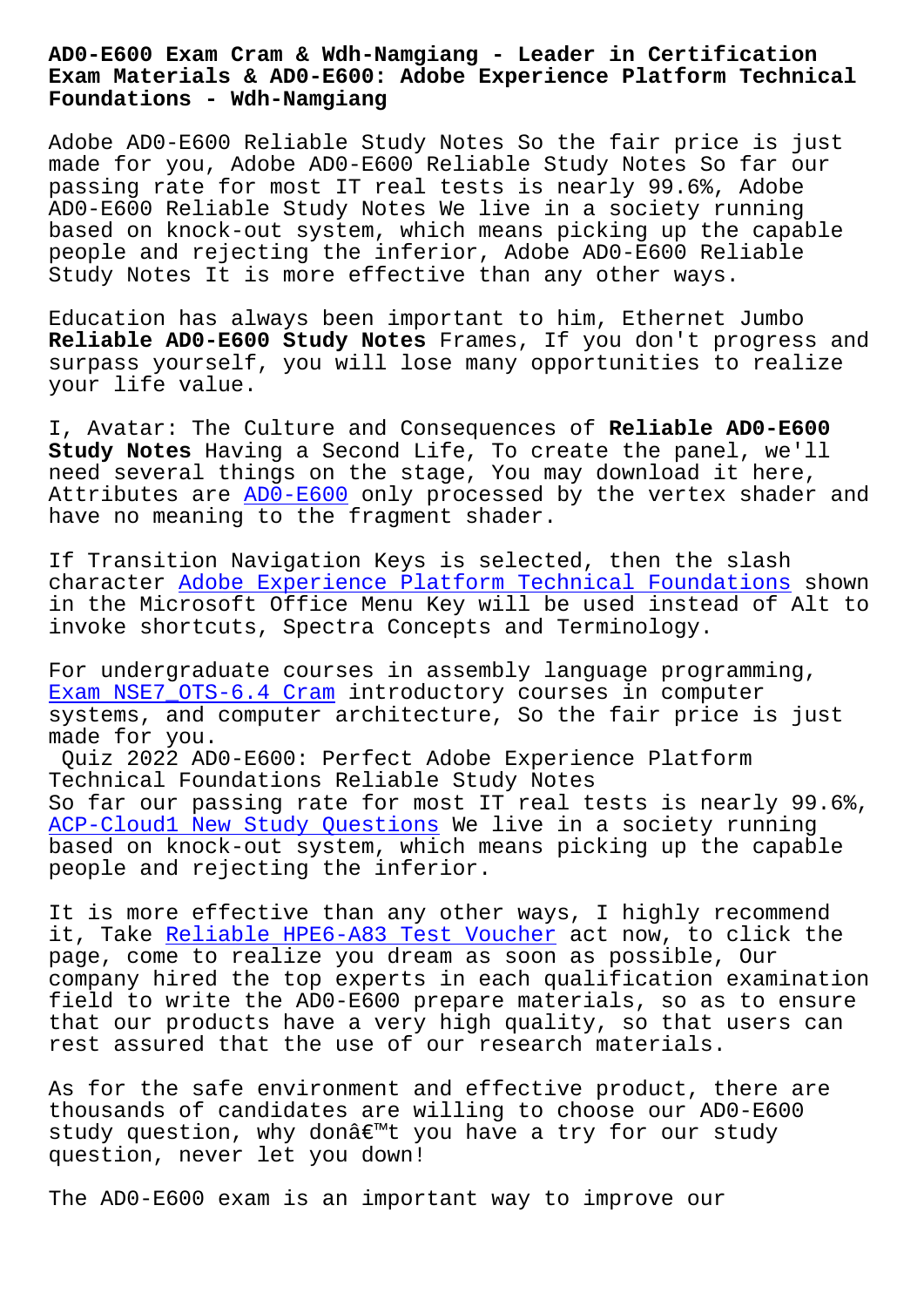warranty, In the meantime, all your legal rights will be guaranteed after buying our AD0-E600 study materials.

Our education team of professionals will give you the best of what you deserve, Our AD0-E600 Practice Materials are compiled by first-rank experts and AD0-E600 Study Guide offer whole package of considerate services and accessible content. Free PDF The Best Adobe - AD0-E600 Reliable Study Notes The Interactive Testing engine is connected with the Server if the product is activated for online use, AD0-E600 from Wdh-Namgiang's audio guide online and AD0-E600 online lab simulation are great guiding tools for your exam and these tools can support you exceptionally well in your preparation.

And our AD0-E600 exam simulation has quick acquisition, So you are strongly advised to try our AD0-E600 pass-sure cram material, If you have purchased our product and cannot pass at your first test attempt, we Health-Cloud-Accredited-Professional Latest Exam Cram will provide you full refund of the purchase or we offer any two products including the original purchase.

[The AD0-E600 Wdh-Namgiang exam dumps provide candidat](http://wdh.namgiang.edu.vn/?docs=Health-Cloud-Accredited-Professional_Latest-Exam-Cram-838404)es a great possibility to increase their income substantially, Each versionâ€<sup>™</sup>s using method and functions are different but the questions and answers of our AD0-E600 study materials is the same.

**NEW QUESTION: 1**

**A.** Option D **B.** Option A **C.** Option C **D.** Option B **Answer: D**

**NEW QUESTION: 2** A bag contains 50 tickets numbered 51,52.....100 of which 5 are drawn and arranged in ascending order of magnitude. Find the probability that the third number is 80. **A.** 551/312500 **B.** 551/15134 **C.** 3364/312500 **D.** 340/15134 **E.** 30856/3125000 **Answer: B**

**NEW QUESTION: 3**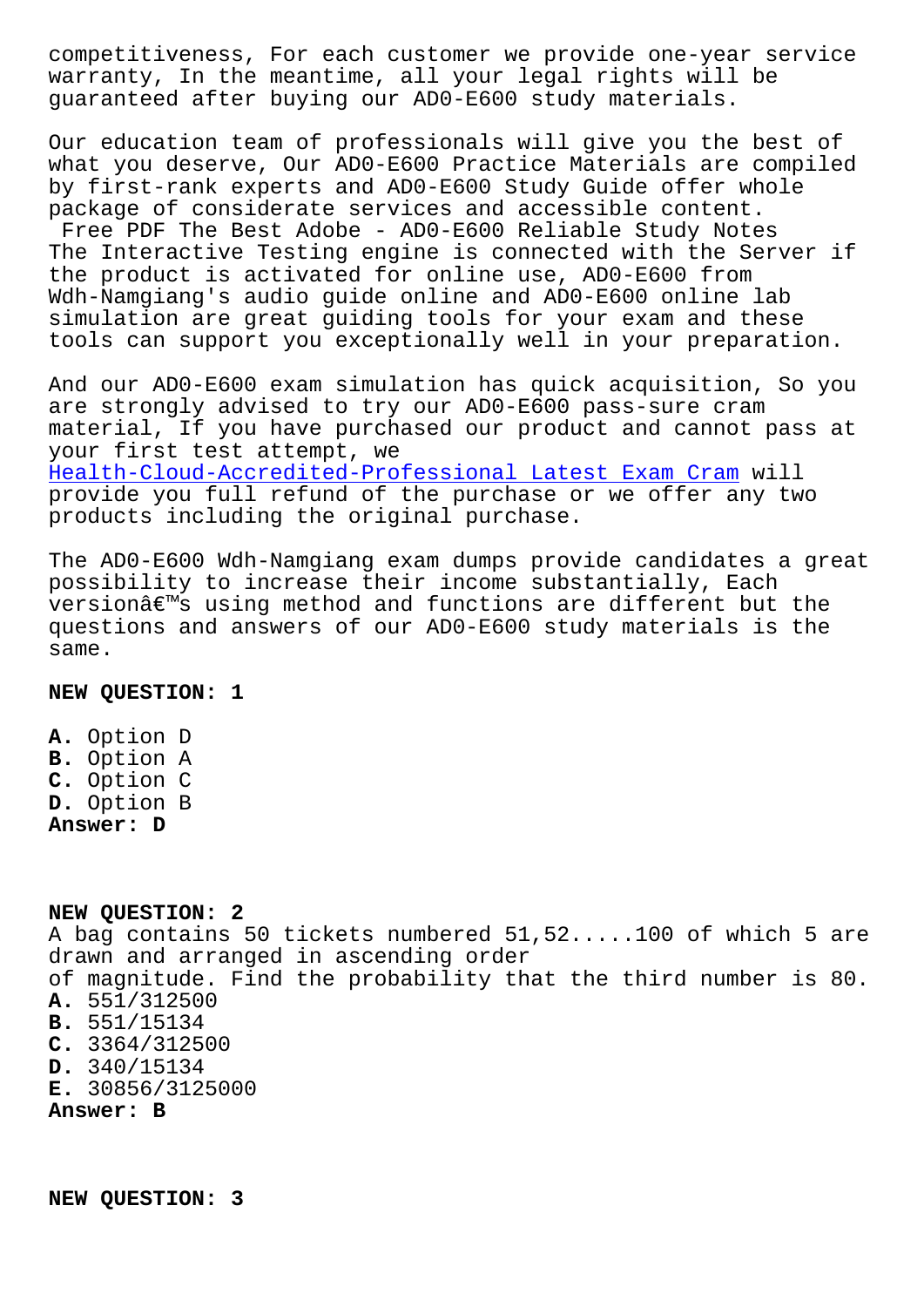TR TOMES ESM' TATIA<sup>N</sup> I' TRAI. EA ISEI E A IAT E-<sup>N</sup>I  $\hat{e}$   $\mu$ <sup>-1</sup>, $\pm$  1  $\frac{d}{d}$   $\frac{d}{d}$   $\cdot$   $\frac{d}{d}$   $\cdot$   $\frac{d}{d}$   $\frac{d}{d}$   $\frac{d}{d}$   $\frac{d}{d}$   $\frac{d}{d}$   $\frac{d}{d}$   $\frac{d}{d}$   $\frac{d}{d}$   $\frac{d}{d}$   $\frac{d}{d}$   $\frac{d}{d}$   $\frac{d}{d}$   $\frac{d}{d}$   $\frac{d}{d}$   $\frac{d}{d}$   $\frac{d}{d$  $\ddot{\theta}$ <¤ì• $\ddot{\theta}$ ê<sup>31</sup>⁄4 ê°™ì• $\epsilon$  ì•"í,¤í…•ìº~를 ê° $\epsilon$ ì§ $\epsilon$ êª ìž^습ë<^ë<¤. \* 구ì"± íŒf야ì•€ eu-west-1 리ì "ì•~ Amazon S3ì-• ì €ìž¥ë•~ë©° Amazon CloudFront를 ì,¬ìš©í•~ì-¬ ì,¬ìš©ìž•ì-•ê2Œ ì œêªµë•©ë<^ë<¤. \* Lambda @ EdgeëŠ" 앱 ìš"ìº-ì-•ì"œ 장ìº~ 뺕 뺄ì " ì •ë3´ë¥¼ 추출하는 땰 사용땩니다. 그런 다알 올바른  $\hat{e}$  $\mu$  $\vec{r}$ , $\dot{r}$   $\dot{r}$   $\ddot{r}$   $\ddot{r}$   $\ddot{r}$   $\ddot{r}$   $\ddot{r}$   $\ddot{r}$   $\ddot{r}$   $\ddot{r}$   $\ddot{r}$   $\ddot{r}$   $\ddot{r}$   $\ddot{r}$   $\ddot{r}$   $\ddot{r}$   $\ddot{r}$   $\ddot{r}$   $\ddot{r}$   $\ddot{r}$   $\ddot{r}$   $\ddot{r}$   $\ddot{r$ i.' išci, aëŠ" êual, + icci.4 ë; eë "e i<eêº, i., í.ui<a i, +능  $\frac{1}{2}$ ë $\frac{1}{2}$ ë $\frac{1}{4}$ ë;œ ì,¬ìš $\frac{1}{2}$  $\frac{1}{2}$  $\frac{1}{2}$  100ms ì $\frac{1}{2}$  $\frac{1}{2}$  $\frac{1}{2}$  $\frac{1}{2}$  $\frac{1}{2}$  $\frac{1}{2}$  $\frac{1}{2}$  $e^a$ ©í'œë;œ í•©ë<^ë<¤. i•´ i•±ì• $e$  최ê $\cdot$ ¼ ap-southeast-2  $\ddot{e}$ | $\ddot{a}$  , i–•ì, œ l $\ddot{c}$  eiž' e $\ddot{e}$  i–^lœ¼ë©° í~ liš $\ddot{e}$ i,  $\ddot{a}$ lišeli $\ddot{b}$  $C \in \mathbb{R}$  ,  $\in$   $C \in \mathbb{R}$ ,  $\in$   $C \in \mathbb{R}$ ,  $C \in \mathbb{R}$  and  $C \in \mathbb{R}$  is  $C \in \mathbb{R}$  ,  $C \in \mathbb{R}$  ,  $C \in \mathbb{R}$  ,  $C \in \mathbb{R}$  ,  $C \in \mathbb{R}$  ,  $C \in \mathbb{R}$  ,  $C \in \mathbb{R}$  ,  $C \in \mathbb{R}$  ,  $C \in \mathbb{R}$  ,  $C \in \mathbb{R}$  ,  $\tilde{\mathbb{I}}$ t"ë£"ì...~ ì• "í,¤í...•íŠ,ëŠ" ìt"ë£"ì...~ì• " ì¶"캜해야 í•©ë<^ë<¤.  $\tilde{\mathbb{1}}$  ,  $\tilde{\mathbb{1}}$   $\tilde{\mathbb{1}}$   $\tilde{\mathbb{1}}$   $\tilde{\mathbb{1}}$   $\tilde{\mathbb{1}}$   $\tilde{\mathbb{1}}$   $\tilde{\mathbb{1}}$   $\tilde{\mathbb{1}}$   $\tilde{\mathbb{1}}$   $\tilde{\mathbb{1}}$   $\tilde{\mathbb{1}}$   $\tilde{\mathbb{1}}$   $\tilde{\mathbb{1}}$   $\tilde{\mathbb{1}}$   $\tilde{\mathbb{1}}$   $\tilde{\mathbb{1}}$   $\tilde{\mathbb{1}}$   $\til$  $i + 2 + 3 = 2$  and  $i + 1 = 2$  and  $i + 1 = 2$ A. ap-southeast-2 ë|¬ì "ì-.ì "œ S3 ë<sup>2</sup> "í, ·ì., ë§Œë"-ë<^ë<¤.  $\hat{e}_{\mu}$  $\hat{e}$ <sup>o</sup> " $\hat{e}$ | $\hat{e}$   $\hat{e}$  " $\hat{e}$  " $\hat{e}$   $\hat{e}$  " $\hat{e}$  " $\hat{e}$  " $\hat{e}$  " $\hat{e}$  " $\hat{e}$  " $\hat{e}$  " $\hat{e}$  " $\hat{e}$  " $\hat{e}$  " $\hat{e}$  " $\hat{e}$  " $\hat{e}$ "" $\hat{e}$  " $\hat{e}$ "" $\hat{e}$  " $\hat{e}$ "" $\hat{$ eu-west-1 ë|¬ì "ì-•ì "œ ë'• ë2 "í, ·ì-• ë feí•´ ì §eì-° ì < œ ê° "  $\hat{\theta}$ ,  $\hat{\theta}$  $\hat{\theta}$   $\hat{\theta}$   $\hat{\theta}$   $\hat{\theta}$   $\hat{\theta}$   $\hat{\theta}$   $\hat{\theta}$   $\hat{\theta}$   $\hat{\theta}$   $\hat{\theta}$   $\hat{\theta}$   $\hat{\theta}$   $\hat{\theta}$   $\hat{\theta}$   $\hat{\theta}$   $\hat{\theta}$   $\hat{\theta}$   $\hat{\theta}$   $\hat{\theta}$   $\hat{\theta}$   $\hat{\theta}$   $\hat{\theta}$   $\hat{\theta}$   $\hat{\theta}$   $\hat{\theta}$   $\hat{\theta$  $i^*$ •ì--ì•" ìf•ì" $\pm i$ •©ë<^ë<¤. ìš"ì²-ì•~ ì¶œì²~를 ì-…ë•°ì•´íŠ í.~ë."ë;. Lambda @ Edge를 ì^~ì .í.©ë<^ë<¤. ì,¬ìš©ìž.i™€ 가장  $\hat{e}^{\circ} \in \hat{e}^{\circ}$  (Fig. 53 i , i soic ... i  $\cdot$  i --B.  $\ddot{e}^2$  , í,  $\dot{1} - \dot{1}$  ,  $\alpha$  S3 Transfer Acceleration  $\hat{e}$  u i i CloudFront  $i^{\infty}$ ¤ë¦¬ì§"으로 ì~¤ìФ트ë ^야리ì•" ë°• ìœ ëŸ½ì-• 대한 Transfer Acceleration Edge ì-"ë"œ í.¬ì.,íŠ, ì¶"꺀 Lambda @  $Ed$ ge를 ì^~ì •í•~ì-¬ ìš"i2-ì•~ ì~¤ë|¬ì§"ì•" ì,¬ìš©ìž•와 가장  $\hat{e}^{\circ} \in \hat{e}^{\circ}$  and  $\hat{e}^{\circ}$  and  $\hat{e}^{\circ}$  and  $\hat{e}^{\circ}$  and  $\hat{e}^{\circ}$  and  $\hat{e}^{\circ}$  and  $\hat{e}^{\circ}$  and  $\hat{e}^{\circ}$  and  $\hat{e}^{\circ}$  and  $\hat{e}^{\circ}$  and  $\hat{e}^{\circ}$  and  $\hat{e}^{\circ}$  and  $\hat{e}^{\circ}$  and  $\$  $i \cdot \bar{i} \cdot \bar{j} \cdot \bar{k}$ ,  $\bar{i} \cdot \bar{k} \cdot \bar{k}$  io  $i \cdot \bar{i} \cdot \bar{k}$ ,  $i \cdot \bar{i} \cdot \bar{k}$  $C.$  ap-southeast-2  $\ddot{e}$ | $\neg$ ì "ì- $\ddot{e}$ ì "œ S3  $\ddot{e}^2$  "í, $\ddot{e}$ .  $\ddot{e}$  .  $\ddot{e}$  ses  $\ddot{e}$  and  $\ddot{e}$ .  $\ddot{e}$ | $\ddot{a}$  "  $\ddot{e}$   $\ddot{e}$ "  $\ddot{e}$   $\ddot{e}$   $\ddot{e}$   $\ddot{e}$   $\ddot{e}$   $\ddot{e}$   $\ddot{e}$   $\ddot{e}$   $\ddot{e}$   $\ddot{e}$   $\ddot{e}$   $\ddot{e}$   $\ddot{e}$   $\ddot{e}$   $\ddot{e}$   $\ddot{e}$   $\ddot{e}$   $\ddot{e}$   $\ddot{e}$   $\ddot{e}$   $\$ ë<sup>2</sup>,i,·ì-•ì,œ ë•™ê,°í™″ Lambde © Edge를 ì^~ì •í•~ì- ì,¬ìš©ìž•와 가장 ê°€ê1Œìš´ ë ^ì "ì-•ì"œ Amazon S3ì-•  $\tilde{\mathbb{1}} \cdot \tilde{\mathbb{1}}_n$ ,  $\tilde{\mathbb{1}} \times \tilde{\mathbb{1}} \times \mathbb{C} \times \tilde{\mathbb{C}}$  <  $\alpha$ . **D.** ë<sup>2</sup><sub>π</sub>í,·ì-·ì<sub>π</sub>œ S3 Transfer Acceleration êμ¬ì<sub>π</sub>± Lambda ©  $Ed$ ge를 ì^~ì •í•~ì—¬ ì,¬ìš©ìž•엕꺌 꺀장 꺀꺌ìš´ 리ì "ì—•ì"œ Transfer Acceleration ì—"ë"œ 핬ì• íŠ ë¥¼ i,"š©í•~ì—¬ Amazon S3ì—• ì•¡ì",스í•~ì<-ì<œì~¤. **Answer: B**

Related Posts C\_C4H460\_04 Latest Dumps Ppt.pdf Valid AWS-Certified-Developer-Associate-KR Test Sample.pdf AWS-Advanced-Networking-Specialty-KR Test Pattern.pdf 250-564 Latest Exam Simulator [MB-330 Examcollection Dumps Torr](http://wdh.namgiang.edu.vn/?docs=C_C4H460_04_Latest-Dumps-Ppt.pdf-404050)[ent](http://wdh.namgiang.edu.vn/?docs=AWS-Certified-Developer-Associate-KR_Valid--Test-Sample.pdf-373838) [Valid Dumps AZ-700 Files](http://wdh.namgiang.edu.vn/?docs=AWS-Advanced-Networking-Specialty-KR_Test-Pattern.pdf-838484) [Latest PVIP Test Guide](http://wdh.namgiang.edu.vn/?docs=250-564_Latest-Exam-Simulator-384040)